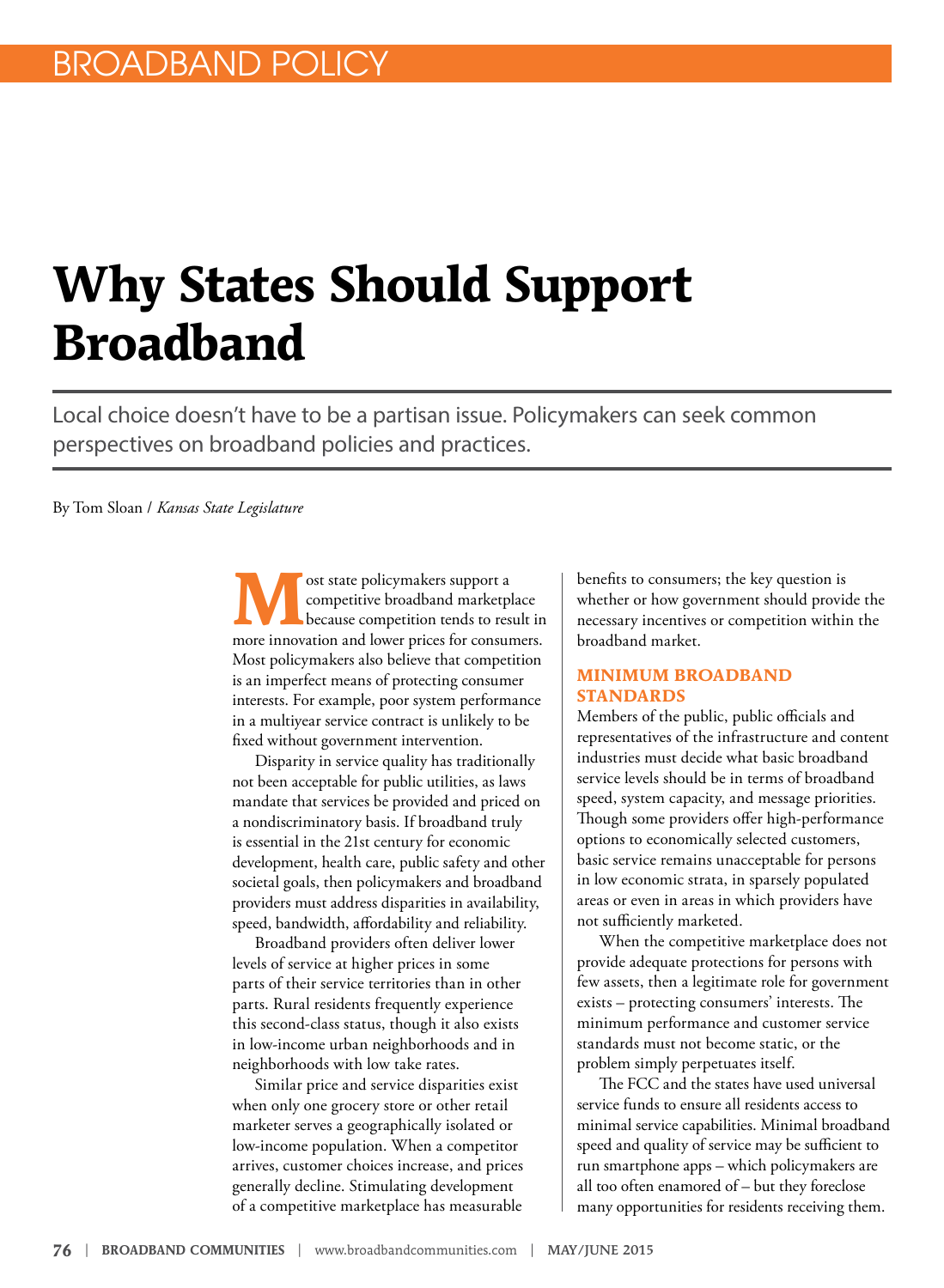For example, students might write better term papers if they had access to NASA or Library of Congress resources, and stay-at-home parents might be able to operate home-based businesses if they could transmit large files quickly. Businesses, too, rely on broadband that goes beyond smartphone apps.

Thus, the question for governments at all levels is whether taxpayer-funded intervention to develop a competitive marketplace is appropriate. If a truly competitive market does not develop independently, and the American economic philosophy supports the marketplace, then government's responsibility may be to create such a competitive market directly or indirectly, especially for citizens who do not live in densely populated, highincome communities.

#### **NET NEUTRALITY**

Net neutrality has real consequences for state interests. For example, if content providers can pay to improve the performance of streamed videos, can the infrastructure simultaneously handle other traffic at acceptable speeds? If a vacationer is hospitalized out of state and that patient's home hospital is unable to send a previous CAT scan for comparison to the medical center in which the person is hospitalized because streaming entertainment videos occupy the system's capacity, should there be a health care data transmission priority? Policymakers must consider how to protect the public's health, economic opportunities, safety and welfare while permitting customers to choose how to spend their money.

Net non-neutrality and governmentsupported construction of broadband infrastructure reflect the same problem: The demand for capacity exceeds the private sector's ability or willingness to invest in infrastructure capacity expansion. Rising customer expectations propel both government and corporate decisions. The question becomes which sector acts more quickly to address these expectations. Prioritization of messages is the market's attempt to manage load without capacity expansion. In the short term, this can be acceptable; in the long term, it will result in government

regulation or investment to protect consumer interests.

#### **MARKET ENTRY**

Despite the capitalist principle of allowing the market to determine who will succeed, government often steps in to protect startup businesses that are initially weak but may ultimately offer better products (for example, wind and solar energy).

Consolidation of telecommunications providers to achieve operational efficiencies and negotiating strength with content providers may prevent startup providers using new or alternative technologies from entering the market without assistance because of the sheer cost of developing the necessary infrastructure. Protection within the telecommunications industry is not unprecedented – for example, "Ma Bell" was provided rights of way, monopoly status and government-sanctioned rates to recover and earn on investments.

#### **ROLES FOR PUBLIC POLICY**

Policymakers are concerned with which, if any, aspects of broadband service are so vital that government should exercise regulatory oversight and how much of a digital divide is acceptable. A digital divide does not mean that some customers have greater opportunities than others; it means that some customers do not have the capabilities to fully function in today's and tomorrow's digital world. Developing the networks necessary to sustain educational and economic capabilities requires society to ensure that no one is involuntarily left behind in terms of access to the broadband highway.

Performance differences due to technology rollout schedules, population density and other factors will always result in at least a short-term digital divide. The issue is how large a divide is acceptable and for how long.

Policymakers, the public and broadband providers should determine what an acceptable difference between the highest capability and the lowest should be. For example, it may be appropriate for the government to ensure that the lowest up and down speeds

offered should be no less than one-third the maximum up and down speeds a provider offers to other customers and that the length of time to implement upgrades should be no more than three years from rolling out a new top speed to raising the minimum speed.

Download speed increases are easier to achieve and are important for streaming videos and gaming, but ensuring sufficient bandwidth and up speed enables rural areas, lowincome neighborhoods and small-town businesses to be competitive with those in larger and more affluent markets with multiple provider options.

These capability and timeline recommendations may be arbitrary (though not capricious), but they offer a starting point for discussing technology development, deployment, cost recovery, affordability and performance needed to achieve health, safety, economic and other benefits. If the minimum standards are dynamic and meet the needs of health care, public safety and economic opportunities in a manner that is affordable to customers and sustainable to providers, the digital divide will close.

### **AFFORDABILITY**

Affordability is a subjective issue as much as an economic one. One person may decide that smoking, drinking alcohol and buying lottery tickets are higher priorities than paying for broadband or electricity. Others who prioritize rent, taxes, other utility bills and food may find broadband unaffordable because no competitive marketplaces exist in their locations, and they are subject to monopolistic prices.

Government cannot and should not determine what price structures should be. Rather, policymakers have the responsibility to save society money. For example, electronically monitoring the vital signs of people with chronic health problems has been demonstrated to significantly reduce the need for hospitalization. Because public and private health insurance premium rates are determined by health care expenses, facilitating broadband access through the competitive market or through